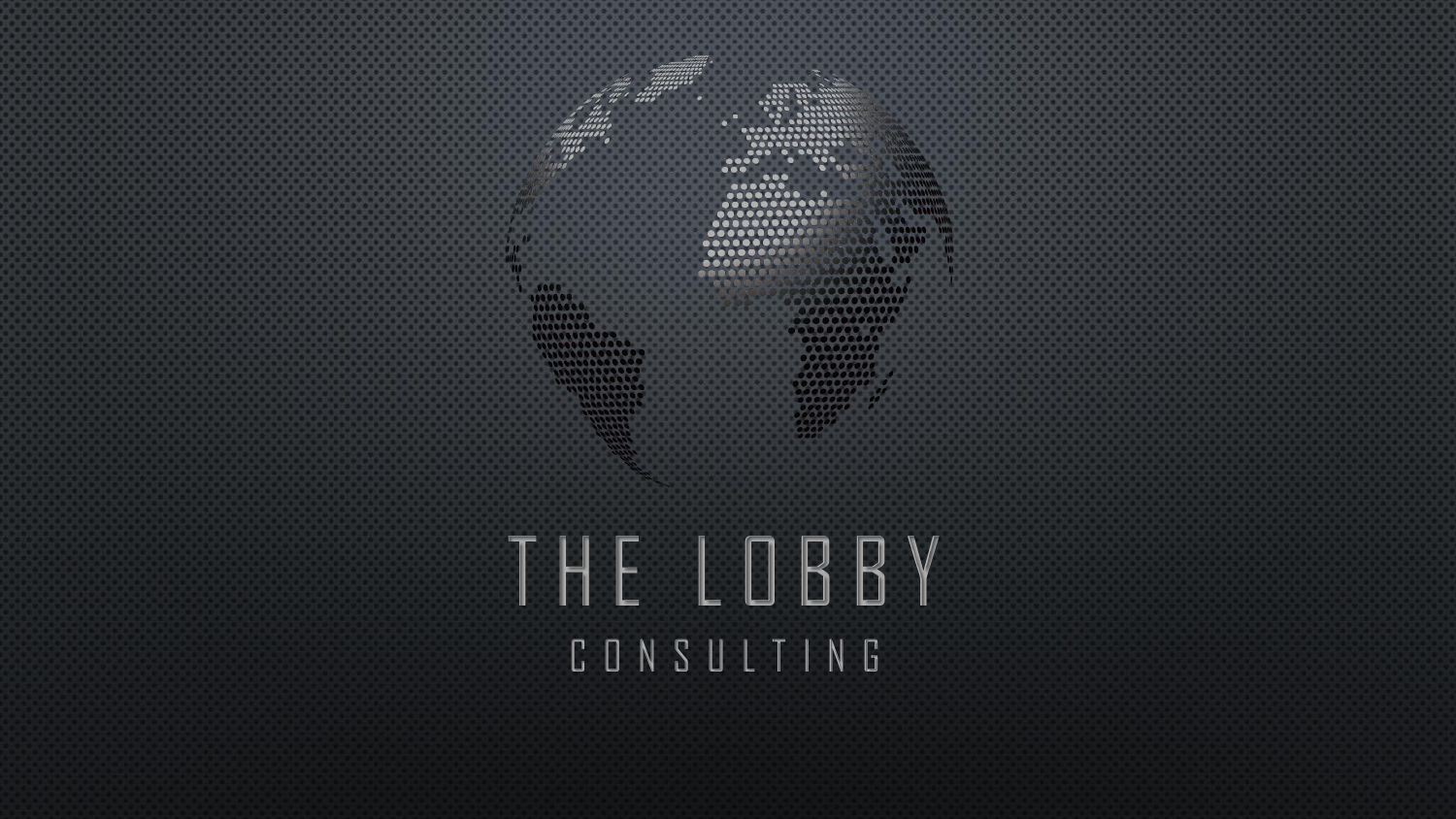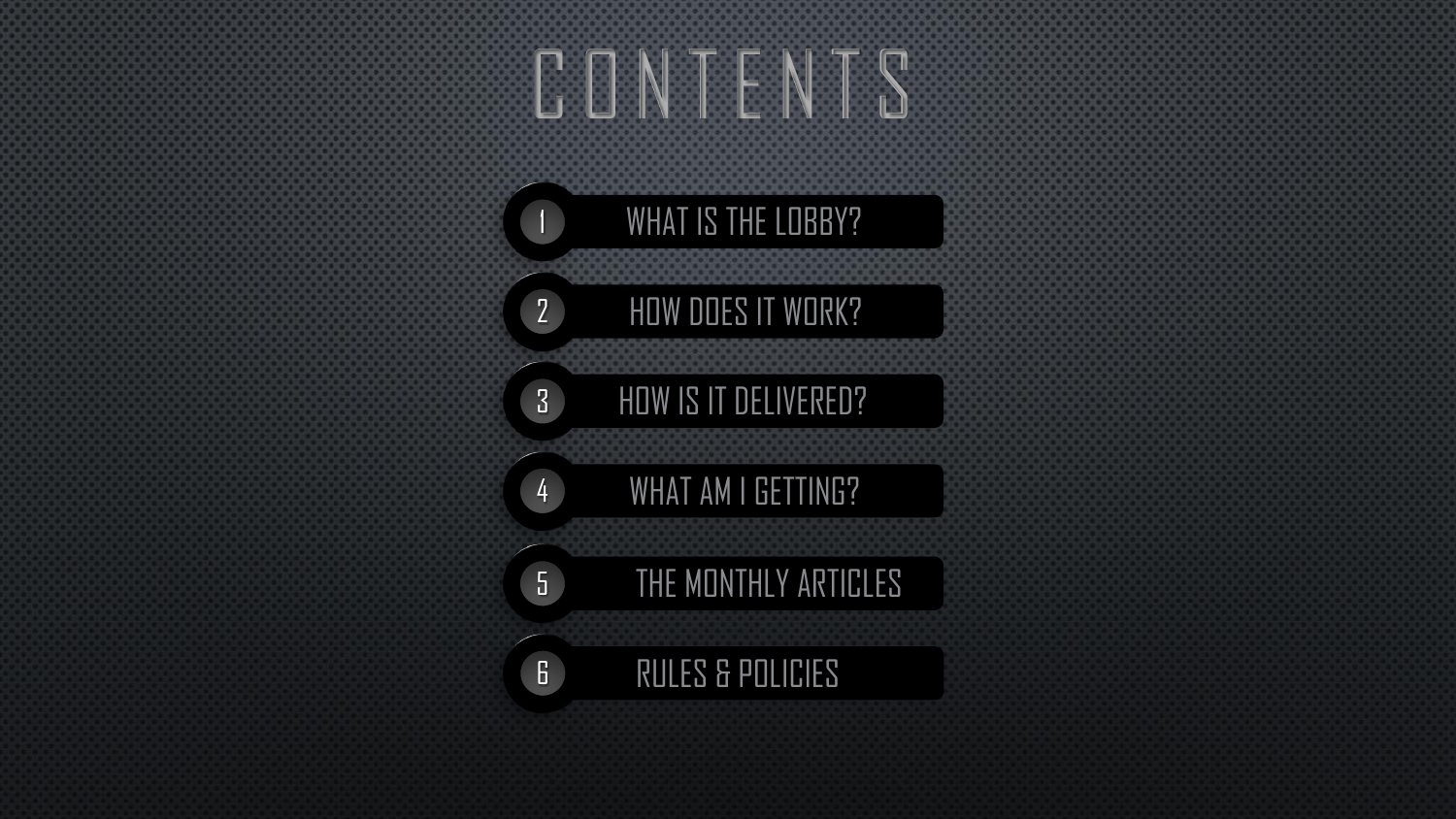

The Lobby is UM's faculty division of Unmodern Men, where he delivers his content, experience and MBA knowledge via personal consultancy to members in a effective and affordable way.

The purpose of The Lobby is to analyze the knowledge gained in UM's articles, apply it in the real world and become effective leaders.

It is a place where transformation happens, through analysis of knowledge, reflection & implementation.

The Lobby will be exclusive to UM & his members only.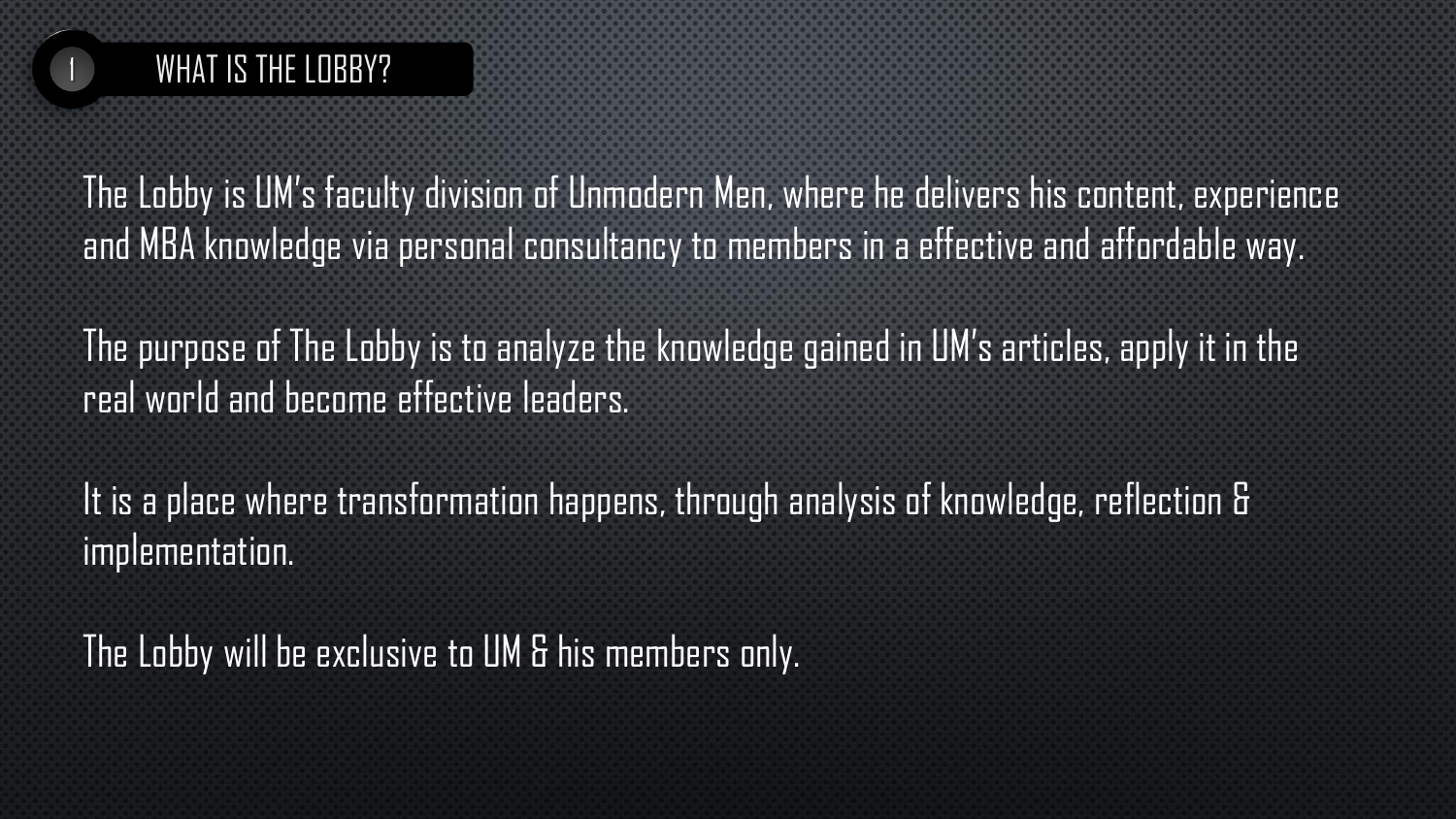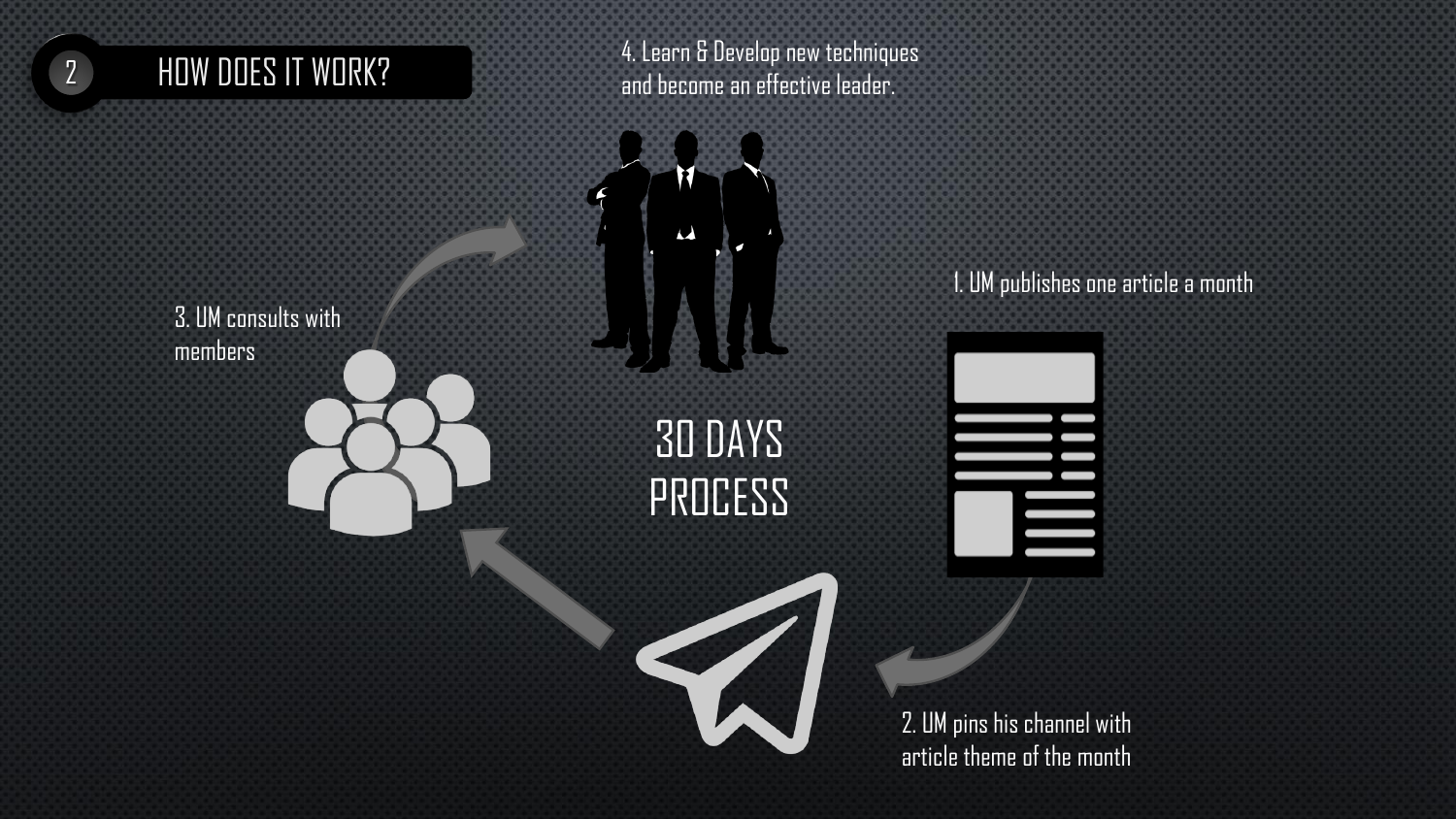

UM's articles will be published on his website at UNMODERNMEN.COM.

He will then link the article of the month to his Telegram Channel, and consult with the members in The Lobby Room on Telegram. He will be available 3-4 times a week actively in The Lobby Room to engage with members.

Consultation will be ongoing throughout the month. By the start of next month's article, the members of The Lobby will have successfully:

- Learned the core knowledge offering of the article
- Understood how to apply it in the real world
- Adopted new transformational habits
- Taken steps to becoming effective leaders

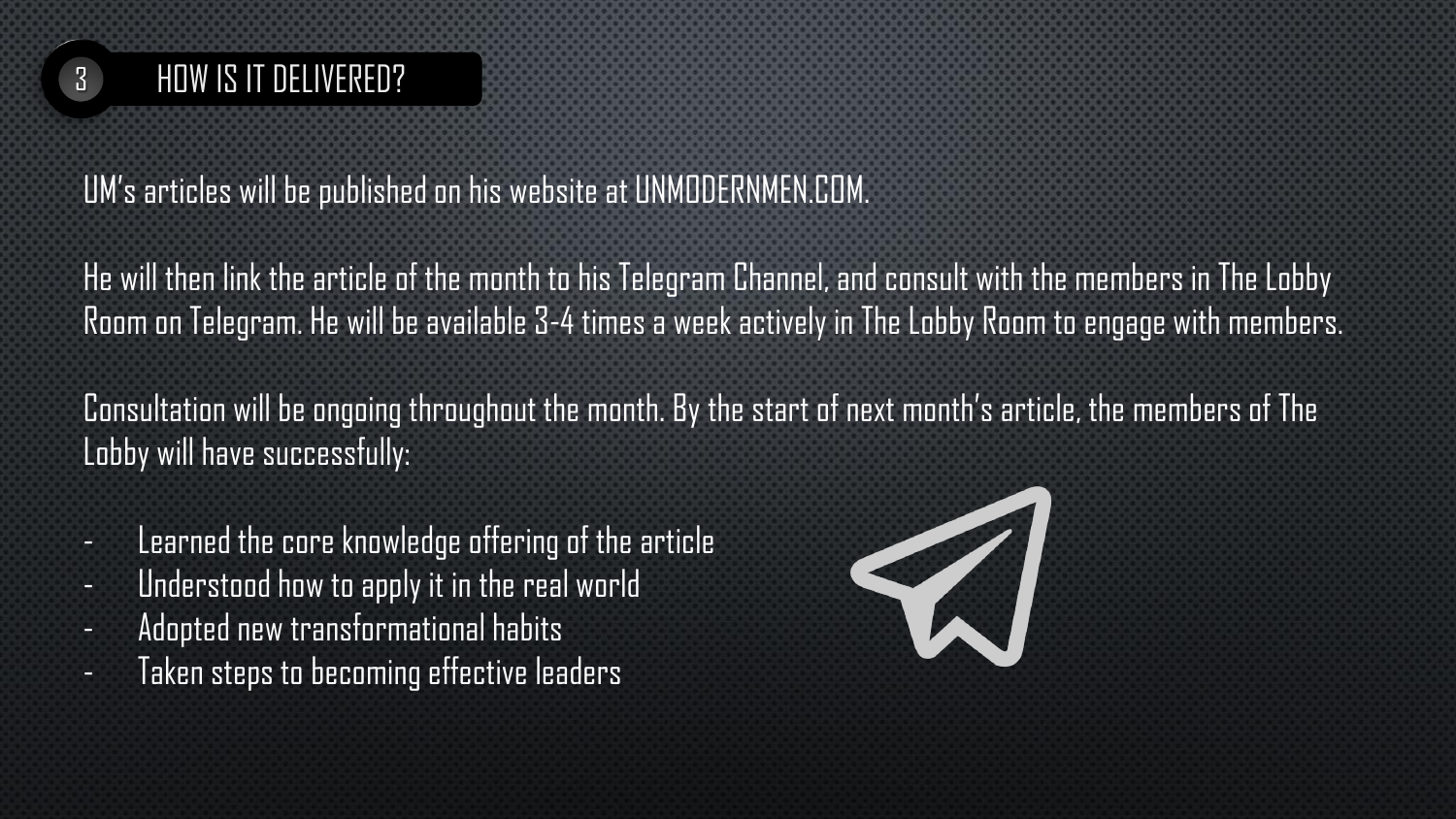## WHAT AM I GETTING?

## For \$3.99 a month, you

1. Get access to UM's Monthly Articles 2. Get UM's consultation on Monthly Articles 3. May request an Article Topic to be written by UM 4. Form connections with like minded members 5. Learn to become an effective leader interactively

The Lobby is the University of Leadership. It is a focused, professional circle, aimed at transforming men in a 30-day habitual process through the content learned from UM's articles, experience, and MBA knowledge, delivered in his consultations.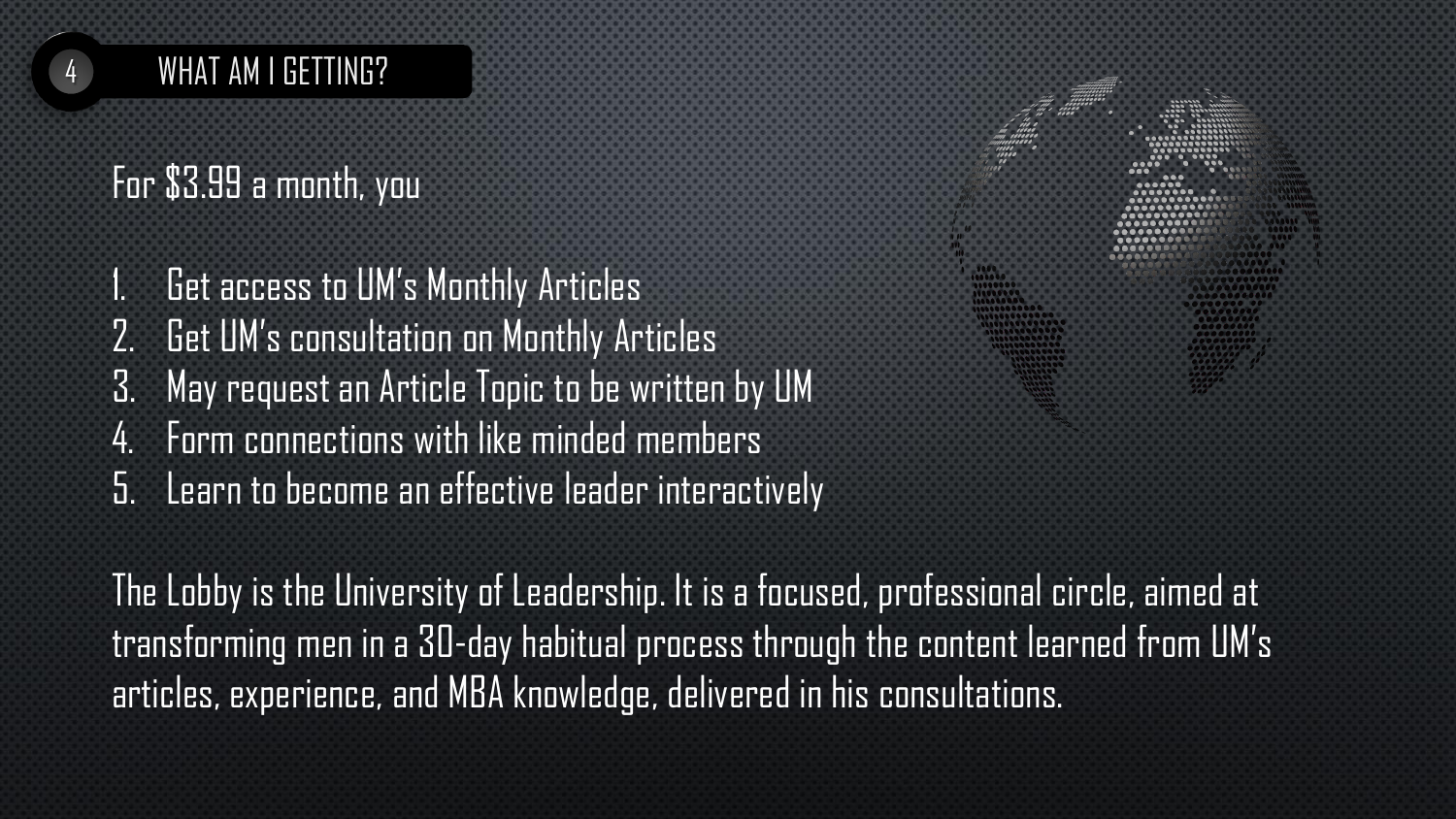

## 5 THE MONTHLY ARTICLES

The monthly articles are only accessible to members. They contain comprehensive, detailed content that revolves around;

• Leadership & Ascension • Corporate Management • Managing Finances • Career Progression **• Gender Dynamics** 



Each article will be subject to shadow integration where applicable. Which means, both light & dark parts of human nature will be explored. UM's method of shadow integration consists of psychoanalytic separation of dark sub-personalities & analysis of each behaviour in isolation, before effective integration. This complex method is taught to members in The Lobby Room during article breakdown sessions.